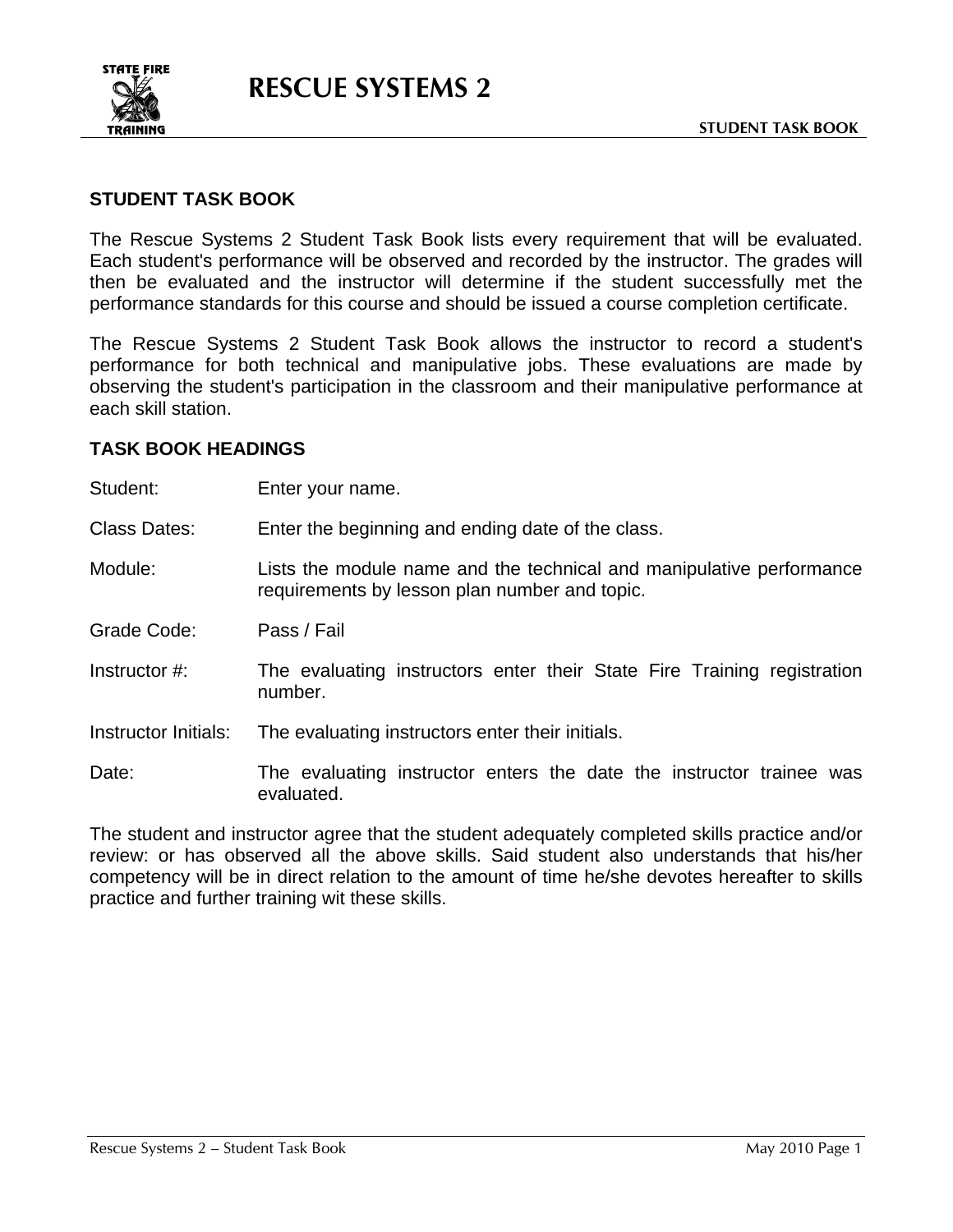

| <b>Student:</b>                                                 | <b>Course Dates:</b> |                                                   |      |
|-----------------------------------------------------------------|----------------------|---------------------------------------------------|------|
| <b>Course Location:</b>                                         | Grade<br>Code        | <b>Evaluating</b><br>Instructor #<br>and Initials | Date |
| <b>SHORING - MODULE</b>                                         |                      |                                                   |      |
| Construct cutting table                                         |                      |                                                   |      |
| Demonstrate cutting field wedges                                |                      |                                                   |      |
| Demonstrate cutting gusset plates                               |                      |                                                   |      |
| Demonstrate proper cutting techniques                           |                      |                                                   |      |
| Demonstrate proper safety techniques                            |                      |                                                   |      |
| <b>EXTERIOR SHORES</b>                                          |                      |                                                   |      |
| Determine insertion point                                       |                      |                                                   |      |
| Determine raker shore angle & length (45 Degree)                |                      |                                                   |      |
| Determine raker shore angle & length (60 Degree)                |                      |                                                   |      |
| Demonstrate proper nail patterns                                |                      |                                                   |      |
| Construct solid sole raker                                      |                      |                                                   |      |
| Construct solid sole raker against a racked structure           |                      |                                                   |      |
| Construct anchor systems                                        |                      |                                                   |      |
| Construct diagonal bracing                                      |                      |                                                   |      |
| Construct flying "Flying" raker shore (optional)                |                      |                                                   |      |
| <b>INTERIOR SHORES</b>                                          |                      |                                                   |      |
| Construct Double T Spot Shore                                   |                      |                                                   |      |
| Construct Double T Spot Shore in a racked structure             |                      |                                                   |      |
| Construct construct-in-place window shore                       |                      |                                                   |      |
| Construct construct-in-place window shore in a racked structure |                      |                                                   |      |
| Construct three post vertical shore                             |                      |                                                   |      |
| Construct three post vertical shore in a racked structure       |                      |                                                   |      |
| Construct laced post shore                                      |                      |                                                   |      |
| Construct laced post shore in a racked structure                |                      |                                                   |      |
| Construct sloped floor shore (Type 2)                           |                      |                                                   |      |
| Demonstrate the proper use of pneumatic shore (optional)        |                      |                                                   |      |
| <b>COMMENTS:</b>                                                |                      |                                                   |      |
|                                                                 |                      |                                                   |      |
|                                                                 |                      |                                                   |      |
|                                                                 |                      |                                                   |      |
|                                                                 |                      |                                                   |      |
|                                                                 |                      |                                                   |      |
|                                                                 |                      |                                                   |      |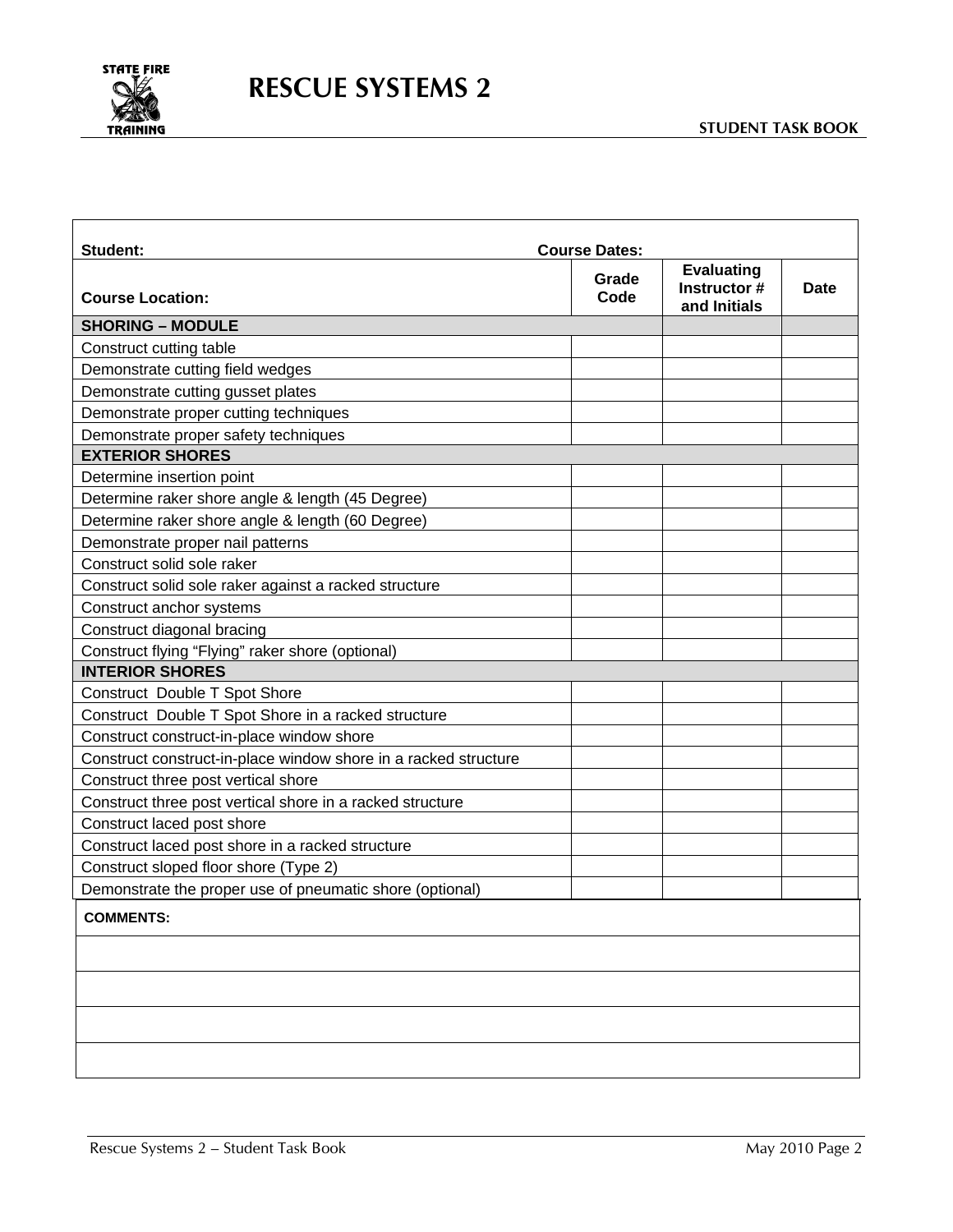

## **RESCUE SYSTEMS 2**

| <b>BREAKING-BREACHING-BURNING-CUTTING - MODULE</b>        |  |  |  |  |  |
|-----------------------------------------------------------|--|--|--|--|--|
| Identify types of concrete                                |  |  |  |  |  |
| Identify pre-stressed concrete                            |  |  |  |  |  |
| Identify post-tensioned concrete                          |  |  |  |  |  |
| Identify types of reinforcement in concrete               |  |  |  |  |  |
| Identify types of tools used in breaking concrete         |  |  |  |  |  |
| Identify safety concerns when breaching concrete          |  |  |  |  |  |
| Correctly calculate the weight of a concrete slab         |  |  |  |  |  |
| Identify what support tools are needed for breaching      |  |  |  |  |  |
| Demonstrate proper application of wetting diamond blade   |  |  |  |  |  |
| Demonstrate relief cuts                                   |  |  |  |  |  |
| Demonstrate a step cut                                    |  |  |  |  |  |
| Demonstrate a stitch cut breach                           |  |  |  |  |  |
| Demonstrate a dirty breach                                |  |  |  |  |  |
| Demonstrate ability to complete a vertical breach         |  |  |  |  |  |
| Demonstrate bolting for a "lift out"                      |  |  |  |  |  |
| Demonstrate proper use of rotary saw                      |  |  |  |  |  |
| Demonstrate proper use of rotary hammer                   |  |  |  |  |  |
| Demonstrate proper use of breakers                        |  |  |  |  |  |
| Demonstrate proper set up of cutting torch                |  |  |  |  |  |
| Demonstrate proper use of cutting torch                   |  |  |  |  |  |
| Demonstrate piercing cut with cutting torch               |  |  |  |  |  |
| Demonstrate line cut with cutting torch                   |  |  |  |  |  |
| Trouble shoot cutting torch                               |  |  |  |  |  |
| Demonstrate set up of Stanley hydraulic system (optional) |  |  |  |  |  |
| Trouble shoot Stanley Hydraulic system (optional)         |  |  |  |  |  |
| <b>COMMENTS:</b>                                          |  |  |  |  |  |
|                                                           |  |  |  |  |  |
|                                                           |  |  |  |  |  |
|                                                           |  |  |  |  |  |
|                                                           |  |  |  |  |  |
|                                                           |  |  |  |  |  |
|                                                           |  |  |  |  |  |
|                                                           |  |  |  |  |  |
|                                                           |  |  |  |  |  |
|                                                           |  |  |  |  |  |